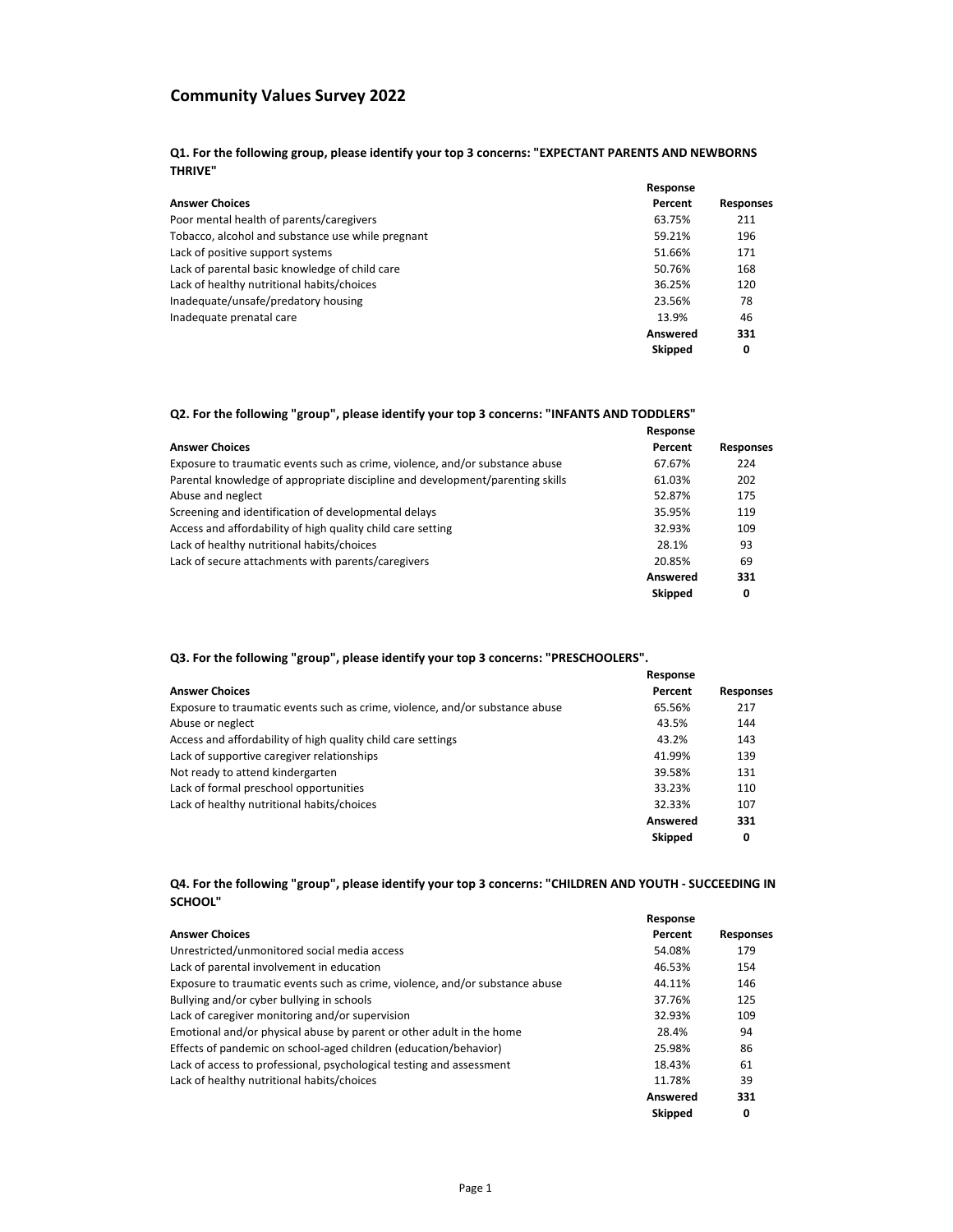**Q5. For the following "group", please identify your top 3 concerns: "CHILDREN AND YOUTH - HEALTHY BEHAVIORS"**

|                                                                   | Response |                  |
|-------------------------------------------------------------------|----------|------------------|
| <b>Answer Choices</b>                                             | Percent  | <b>Responses</b> |
| Mental health issues of children and youth                        | 59.82%   | 198              |
| Lack of positive adult role models or mentors                     | 47.73%   | 158              |
| Lack of effective parental monitoring                             | 47.43%   | 157              |
| Alcohol, drug and other illegal substance use by youth            | 37.16%   | 123              |
| Depression of youth                                               | 28.4%    | 94               |
| Lack of available services to assist children with multiple needs | 23.87%   | 79               |
| Lack of healthy nutritional habits/choices                        | 19.94%   | 66               |
| Youth who think about suicide or inflict self-harming behaviors   | 18.13%   | 60               |
| Lack of crisis services and placement options for youth           | 17.22%   | 57               |
|                                                                   | Answered | 331              |
|                                                                   | Skipped  | 0                |

### **Q6. For the following "group", please identify your top 3 concerns: "YOUNG ADULTS"**

|                                                                        | Response       |                  |
|------------------------------------------------------------------------|----------------|------------------|
| <b>Answer Choices</b>                                                  | Percent        | <b>Responses</b> |
| Alcohol, drug and other illegal substance use                          | 81.21%         | 268              |
| Youth who are not prepared to enter a career                           | 73.03%         | 241              |
| Lack of opportunities, housing and programming for transitioning youth | 40.61%         | 134              |
| Not completing high school                                             | 37.88%         | 125              |
| Unemployment of young adults                                           | 34.55%         | 114              |
| Young adult suicide rate                                               | 31.82%         | 105              |
|                                                                        | Answered       | 330              |
|                                                                        | <b>Skipped</b> |                  |

## **Q7. Of the previous six groups, please identify the one group for whom you have the most concerns.**

|                                | Response |                  |
|--------------------------------|----------|------------------|
| <b>Answer Choices</b>          | Percent  | <b>Responses</b> |
| Children and Youth             | 54.98%   | 182              |
| Young Adults                   | 20.24%   | 67               |
| Infants and Toddlers           | 13.9%    | 46               |
| Preschoolers                   | 6.65%    | 22               |
| Expectant parents and newborns | 4.23%    | 14               |
|                                | Answered | 331              |
|                                | Skipped  | 0                |

#### **Q8. Please identify your top choice of prevention activity in the category of PARENT RELATED.**

|                                                                                          | Response       |                  |
|------------------------------------------------------------------------------------------|----------------|------------------|
| <b>Answer Choices</b>                                                                    | Percent        | <b>Responses</b> |
| PARENT LIFE SKILLS TRAINING - Focused instruction about how to appropriately handle life |                |                  |
| issues.                                                                                  | 45.59%         | 150              |
| PARENT SUPPORT GROUP - Group discussions facilitated by a professional to provide        |                |                  |
| encouragement and support for appropriate parenting behaviors.                           | 26.75%         | 88               |
| PARENTING CLASS - Multi-session instruction based on a prepared curriculum.              | 15.5%          | 51               |
| PARENTING SUPPLIES - Materials or equipment needed to provide adequate care for          |                |                  |
| children.                                                                                | 12.16%         | 40               |
|                                                                                          | Answered       | 329              |
|                                                                                          | <b>Skipped</b> | 2                |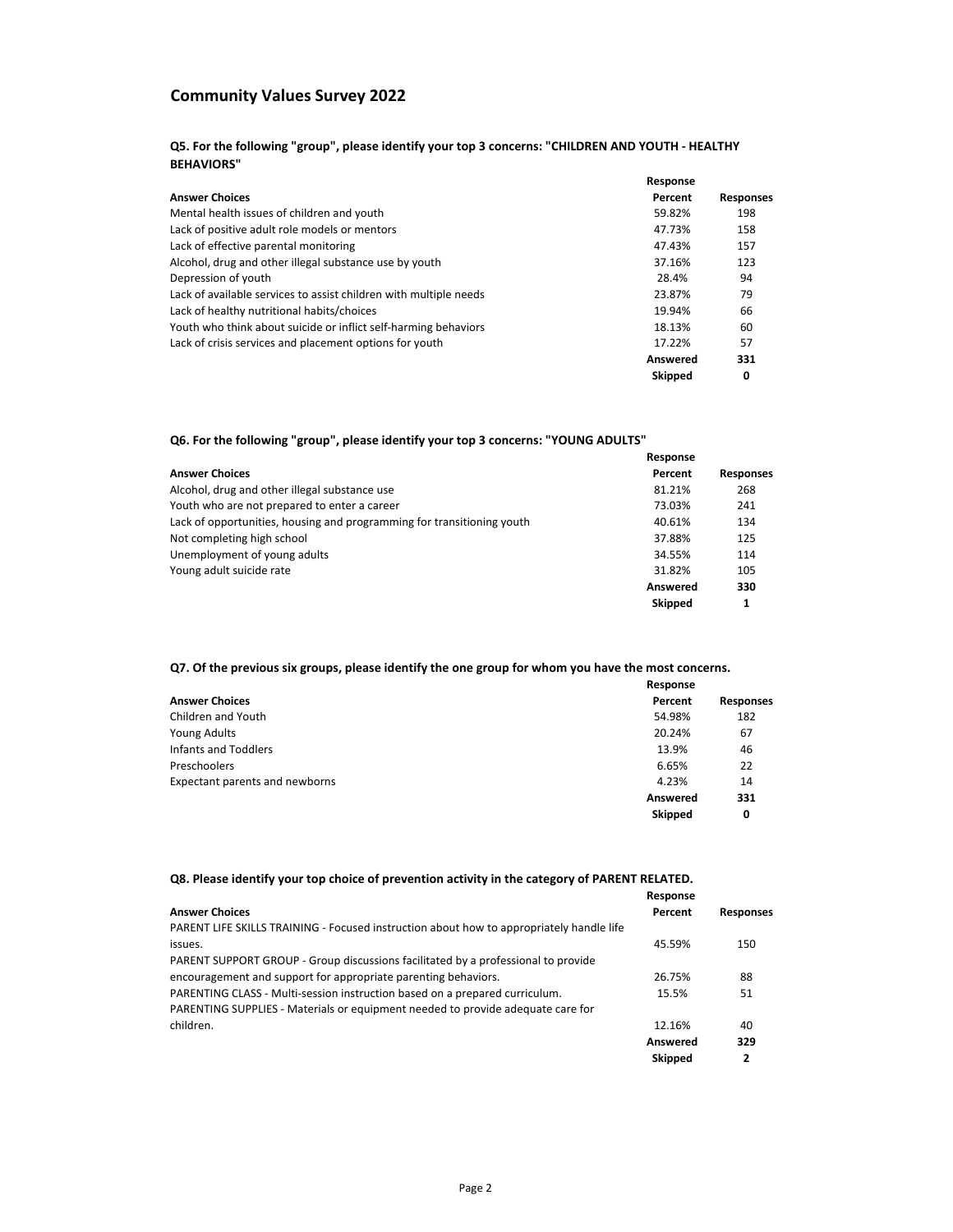|                                                                                                                                                                                                                                                      | Response       |                  |
|------------------------------------------------------------------------------------------------------------------------------------------------------------------------------------------------------------------------------------------------------|----------------|------------------|
| <b>Answer Choices</b>                                                                                                                                                                                                                                | Percent        | <b>Responses</b> |
| CASE MANAGEMENT/SERVICE COORDINATION - A comprehensive approach which includes<br>assessing needs, developing a plan, and facilitating and coordinating needed services.                                                                             | 27.19%         | 90               |
| FAMILY STRENGTHENING ACTIVITY - A planned multi-family activity, specifically designed to<br>promote healthy interaction and enhance parent-child relationships.<br>PARENT-CHILD FAMILY LIFE EDUCATION - On-going multi-family group instruction and | 22.96%         | 76               |
| educational activities including both children and parents.<br>HOME VISITATION - On-going visits to a family in their home, conducted by a professional                                                                                              | 20.24%         | 67               |
| or paraprofessional.                                                                                                                                                                                                                                 | 13.9%          | 46               |
| CRISIS STABILIZATION - Supportive contact via phone or in person with a professional or                                                                                                                                                              |                |                  |
| trained volunteer which is immediately available during a crisis situation.                                                                                                                                                                          | 9.67%          | 32               |
| RESPITE CARE - Provision of care for a child in order to temporarily relieve the primary                                                                                                                                                             |                |                  |
| caregiver of parenting responsibilities.                                                                                                                                                                                                             | 6.04%          | 20               |
|                                                                                                                                                                                                                                                      | Answered       | 331              |
|                                                                                                                                                                                                                                                      | <b>Skipped</b> | 0                |

## **Q10. Please identify your top choice of prevention activity in the category of CHILD RELATED.**

|                                                                                                                                                                                                                                                | Response                   |                  |
|------------------------------------------------------------------------------------------------------------------------------------------------------------------------------------------------------------------------------------------------|----------------------------|------------------|
| <b>Answer Choices</b>                                                                                                                                                                                                                          | Percent                    | <b>Responses</b> |
| YOUTH LIFE SKILLS TRAINING - Instruction and activities specifically designed to teach<br>youngsters life skills.                                                                                                                              | 41.77%                     | 137              |
| MENTORS - An assigned relationship with someone who serves as a role model and<br>support person.                                                                                                                                              | 25.3%                      | 83               |
| CHILD SAFETY TRAINING - Group session(s) to educate children about potential abuse, how<br>to avoid unsafe situations and what to do if they feel unsafe.<br>CHILD DEVELOPMENT SCREENING - Thorough assessment of child growth and development | 19.21%                     | 63               |
| using standardized instruments.                                                                                                                                                                                                                | 13.72%                     | 45               |
|                                                                                                                                                                                                                                                | Answered<br><b>Skipped</b> | 328<br>3         |

### **Q11. Please identify your top choice of prevention activity in the category of INFORMATION.**

|                                                                                                                                                                     | Response |                  |
|---------------------------------------------------------------------------------------------------------------------------------------------------------------------|----------|------------------|
| <b>Answer Choices</b>                                                                                                                                               | Percent  | <b>Responses</b> |
| AWARENESS ACTIVITY - An event or activity that promotes awareness about child/family                                                                                |          |                  |
| well-being, abuse, neglect, community resources and the importance of prevention.<br>TRAINING - Education related to preventing child abuse and neglect provided to | 32.32%   | 106              |
| professionals or volunteers who work in child or family services.<br>INFORMATION & REFERRAL - Provision of specific information about available community           | 27.74%   | 91               |
| resources and supports.                                                                                                                                             | 23.78%   | 78               |
| AWARENESS MATERIALS - materials that promote awareness about child/family well-being,                                                                               |          |                  |
| abuse, neglect, community resources and the importance of prevention.                                                                                               | 16.16%   | 53               |
|                                                                                                                                                                     | Answered | 328              |
|                                                                                                                                                                     | Skipped  | 3                |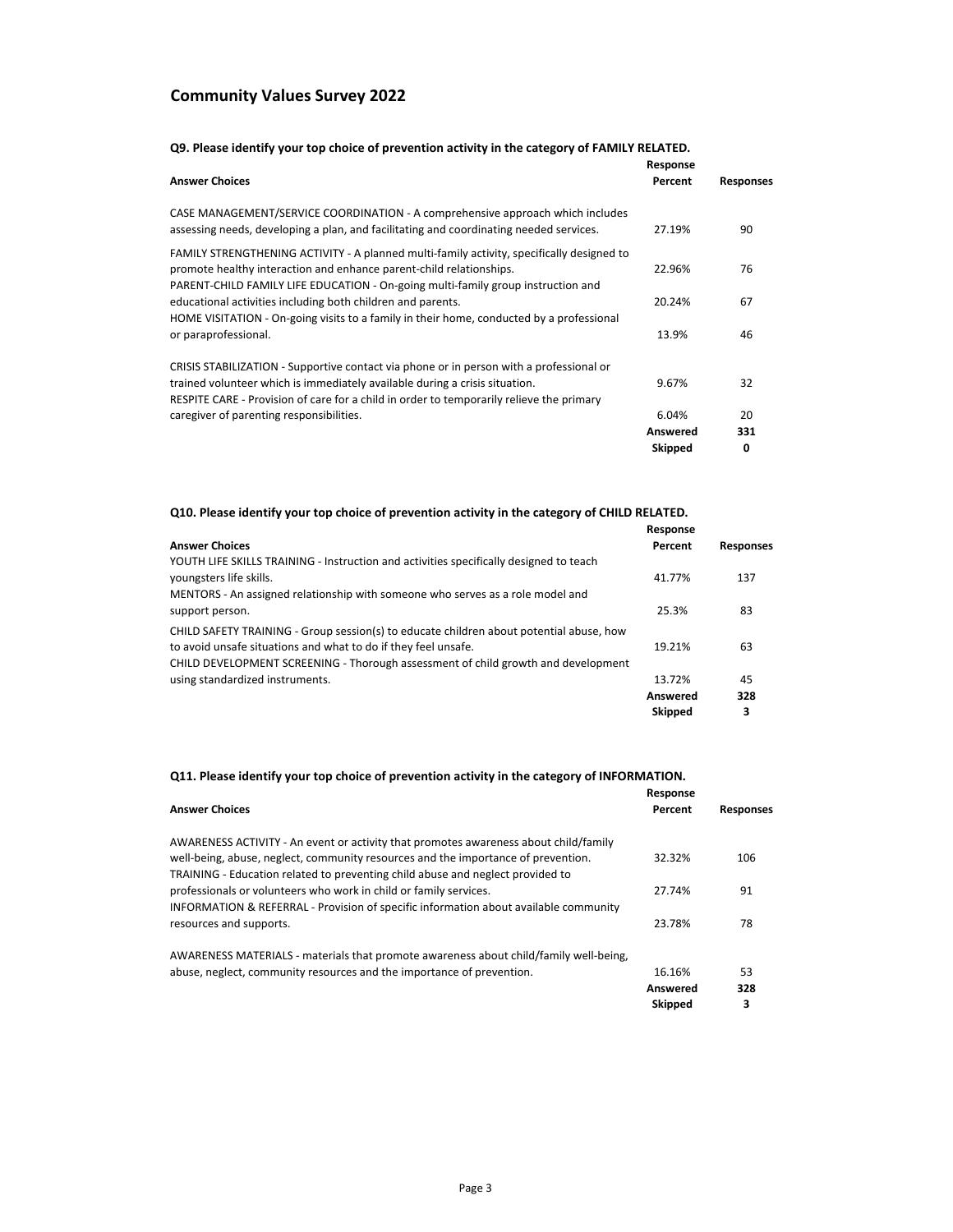**Q12. Of the above four categories, please rate your top choice that you feel would have the most impact on preventing child abuse and neglect.**

|                       | Response |                  |
|-----------------------|----------|------------------|
| <b>Answer Choices</b> | Percent  | <b>Responses</b> |
| <b>Family Related</b> | 51.06%   | 168              |
| <b>Parent Related</b> | 31.31%   | 103              |
| <b>Child Related</b>  | 10.03%   | 33               |
| Information           | 7.6%     | 25               |
|                       | Answered | 329              |
|                       | Skipped  | 2                |

## **Q13. What is your gender?**

|                       | Response |           |
|-----------------------|----------|-----------|
| <b>Answer Choices</b> | Percent  | Responses |
| Male                  | 16.97%   | 56        |
| Female                | 83.03%   | 274       |
|                       | Answered | 330       |
|                       | Skipped  |           |

## **Q14. Your Age**

|                       | Response |           |
|-----------------------|----------|-----------|
| <b>Answer Choices</b> | Percent  | Responses |
| Under 21              | 0.0%     | 0         |
| $21 - 40$             | 40.18%   | 133       |
| $41 - 60$             | 48.64%   | 161       |
| 61 or over            | 11.18%   | 37        |
|                       | Answered | 331       |
|                       | Skipped  | 0         |

### **Q15. How many people (adults and children) live in your household?**

|                       | Response       |           |
|-----------------------|----------------|-----------|
| <b>Answer Choices</b> | Percent        | Responses |
| $1 - 3$               | 58.01%         | 192       |
| $4 - 6$               | 41.69%         | 138       |
| $7 - 9$               | 0.3%           | 1         |
| 10 or more            | 0.0%           | 0         |
|                       | Answered       | 331       |
|                       | <b>Skipped</b> | 0         |

## **Q16. How many children under the age of 18 live in your household?**

|                       | Response       |                  |
|-----------------------|----------------|------------------|
| <b>Answer Choices</b> | Percent        | <b>Responses</b> |
| 0                     | 41.99%         | 139              |
| $\mathbf{1}$          | 20.85%         | 69               |
| 2                     | 24.77%         | 82               |
| 3                     | 8.76%          | 29               |
| 4 or more             | 3.63%          | 12               |
|                       | Answered       | 331              |
|                       | <b>Skipped</b> | 0                |